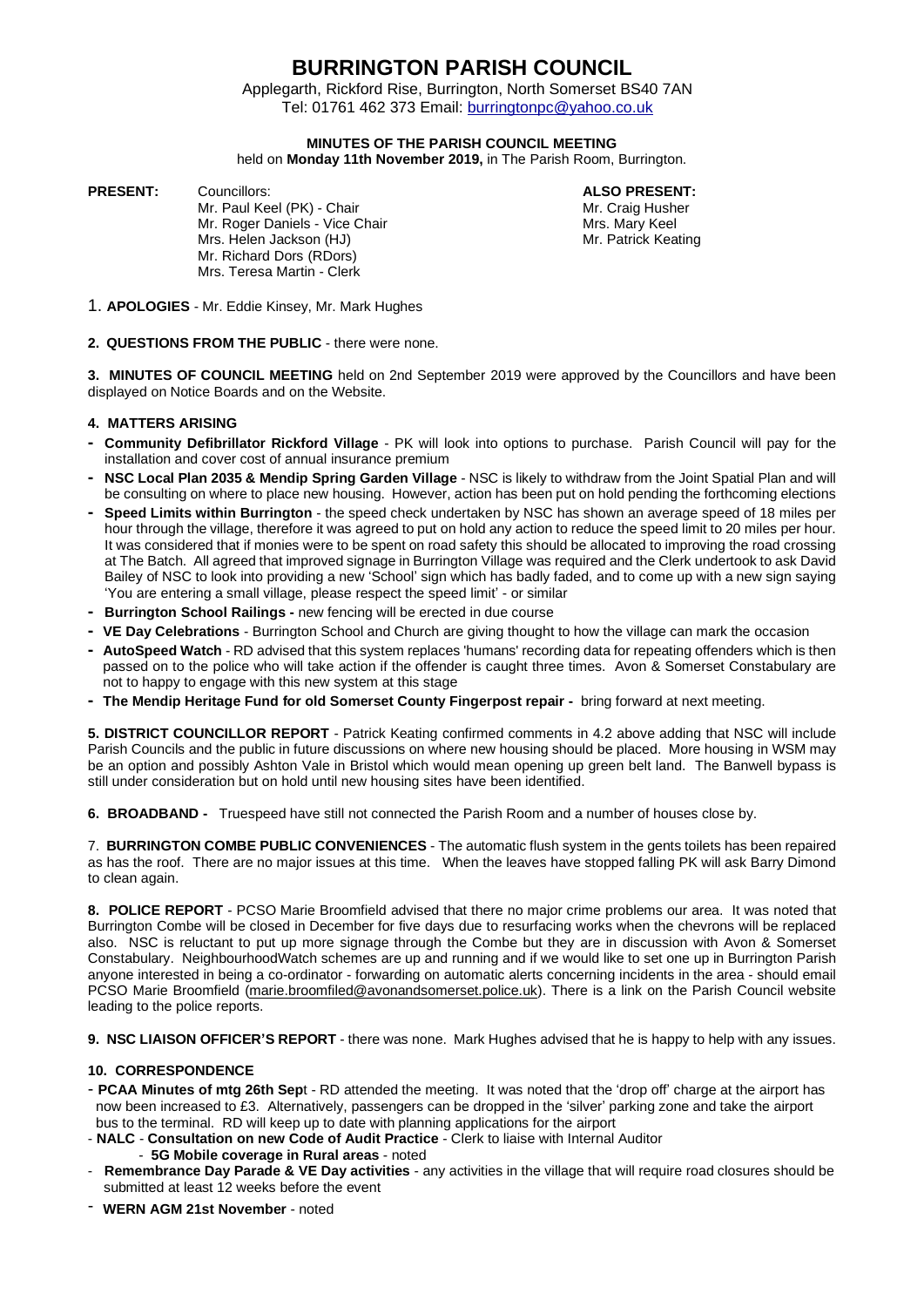## **BURRINGTON PARISH COUNCIL**

Applegarth, Rickford Rise, Burrington, North Somerset BS40 7AN

- Tel: 01761 462 373 Email: [burringtonpc@yahoo.co.uk](mailto:burringtonpc@yahoo.co.uk)
- **NSC Non-domestic rates Relief Review -** online form has been completed
- **- NSC Adopt a Street - litter picking scheme** noted
- **- ALCA - Preparing for Website accessibility regulations -** as a small Parish Council RD will check whether we can claim exemption. The free website service we have been using for the past 10 years is closing therefore we need to identify a new service provider which will incur a cost. RD has made some enquiries and the set up fee will be in the region of £620 with an on-going annual fee of £270. As the website is now an audit requirement all agreed RD will pursue this further and come back to the PC with his recommendation. A new administrator will be required
- **- ALCA draft AGM Minutes** noted
- **- Recycled Plastic Notice Boards** the Rickford Rise Notice board is in disrepair. Chris Woods will be asked to look at this and advise if it is repairable. Clerk undertook to obtain costings for a wall hanging plastic recycled notice board
- **- Road closure - Burrington Combe 5 days from Monday 9th December** noted. If the public toilets are not accessible during this period, they will be closed
- **- Churchill & Langford Mini Bus Society AGM 2nd December** HJ hopes to attend. New drivers have been appointed but more are required
- **- NSA Town & Parish Summit Meeting notes -** noted
- **- Rickford - damage to stream** damage has been used to the stream outside the Plume of Feathers when a car drove over the edge. The Clerk undertook to advise NSC to inspect and organise repair as necessary
- **- Link Lane** RD will contact NSC to ask them to look at providing necessary signage
- **- NSC Development Management T&P Council workshop 5th December -** cancelled
- **- NALC In Short** covered information on Website changes as in 10.6 above
- **- NALC/ALCA estimated subscription 2020-21 is £104.48** noted
- **- Invitation to Bristol Airport's Community Review - 3rd December** PK will attend and possibly RD also. The Clerk will respond.

#### **11. PLANNING APPLICATIONS**

**19/P/2165/FUL** - Mendip Framing - conversion and changing use to 2 residential dwellings - alterations have been made to the original application following comments from the PC and others. Planners have acknowledged that a new sewage system will be required

**19/P/2250/FUH** - 2 Yew Tree Close, Langford - First floor extension over existing garage - no comments **19/P/2403/TRCA** - The Byre, Langford Road - Crown reduction of Cherry Tree - leave to Tree Officer It was noted that the Tree Officer has offered to attend a PC meeting and we may invite him to the AGM next Spring. **Updates**

- **Bristol Airport expansion** RD will keep on top of developments and advise accordingly
- **Blagdon Water Gardens** Nothing to report.

**12. JOINT SPATIAL PLAN & JOINT TRANSPORT PLAN** - RD will continue to keep a close eye on emerging plans and their implications for the Parish.

#### **13. BURIAL GROUND/CHURCHYARD -** nothing to report.

**14. ACCOUNTS - RECEIPTS & PAYMENTS - payment** of the accounts shown on the following page were proposed by Roger Daniels and seconded by Helen Jackson.

Details from bank statements @ 4th October 2019, show the following balances:

Liquidity Account - £8,099.10 Current Account - £6,957.20 Business Reserve Account - £6,612.93

#### **15. ANY OTHER BUSINESS**

- **-** Parking in Burrington Village Square is getting more difficult especially when there are events at the church or village hall. Thought would be given to other parking options and will be brought to the next meeting.
- **-** RDors would look at whether there is a possibility of adjusting the 'open & shut' part of the kissing gate to allow easier access for prams and mobility scooters.

**18. DATE OF NEXT MEETING** - Monday, 13th January 2020, 7.30 pm in the Parish Room, Burrington.

The meeting closed at 8.57 pm.